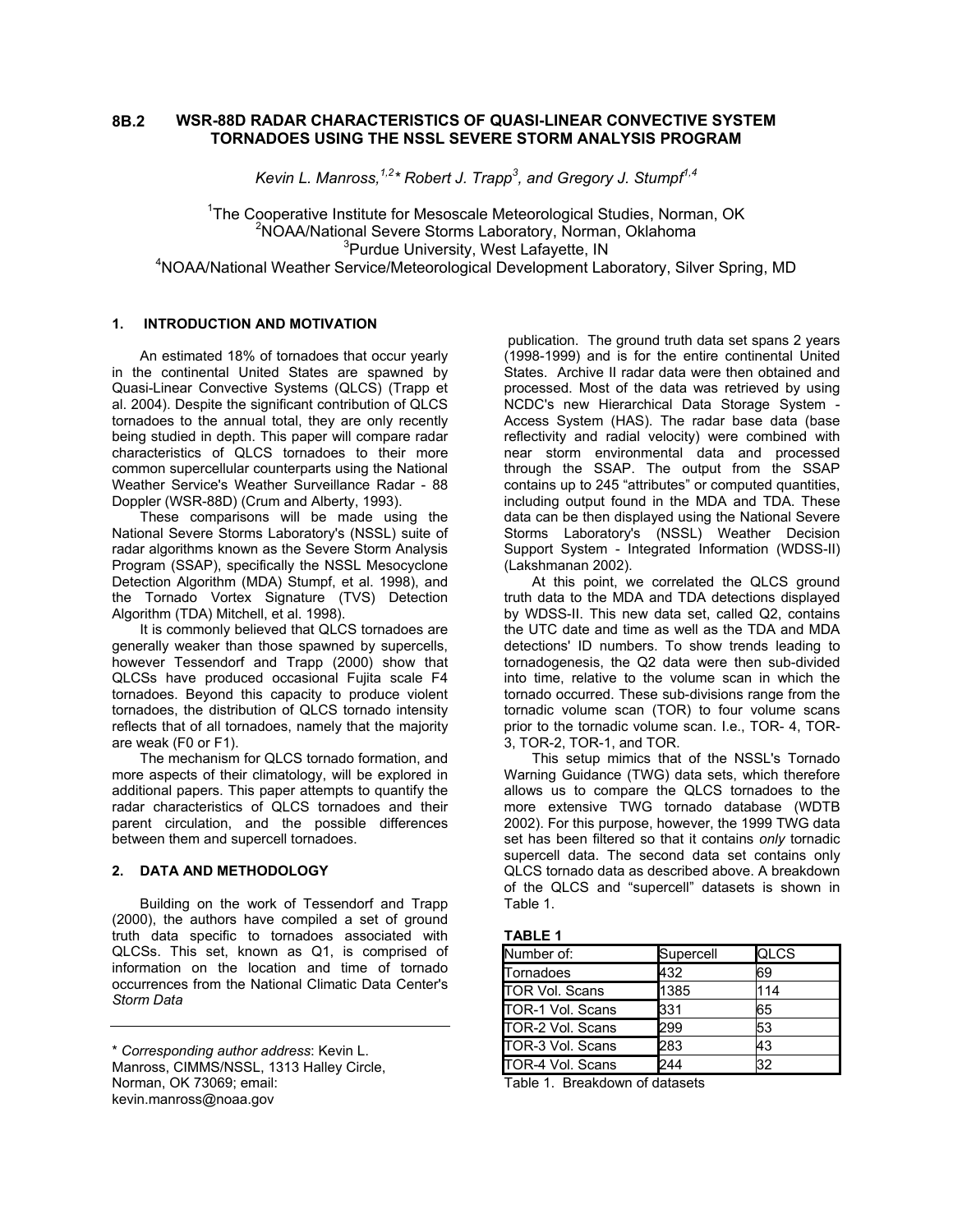The data were checked for radar-range dependency. In terms of distance from the respective radar, the MDA detections for each dataset were divided into "bins" of 25 km and plotted as a histogram (Figure 1). So, for QLCS MDA detections, there were 78 detections between the ranges of 51-75 km, and there were 307 detections for the same range from the TWG dataset. Since there are many more detections for the TWG (1709) dataset than for the QLCS (275) set, we normalized the data for each bin. Specifically, each bin's population was divided by the total number of detections for the respective dataset. The result is a percentage of detections for each bin, which allows greater ease for comparison between datasets.



Figure 1. Normalized histogram of radar detected mesocyclone range (km). See text for explanation.

# **3. RESULTS**

Thirty-five quantities from the SSAPprocessed datasets were deemed relevant for this analysis. The quantities fall into two categories: height (ARL), and rotational properties. Circulations associated with QLCS tornadoes were generally closer to the Earth's surface than the circulations associated with supercell tornadoes.

All eight quantities measuring the height of particular features, such as mesocyclone base and height of TVS maximum shear, resulted in values closer to the ground for those in the QLCS data set. Nearly all of the QLCS "height parameters" were 0.5 to 1.0 km lower than those for the respective TWG features. Also, supporting the observations of Trapp, et al. (1999), all but two of the height attributes exhibited non-descending behavior. Figure 2 shows the height of the TVS base for TWG tornadoes (crosshatched) and QLCS tornadoes (open).



Figure 2. Box-and-whisker plot of TDA TVS Base (m ARL). X-axis is volume scans prior to tornadic volume scan, cross-hatched area is supercell data.

It should be noted that the supercell circulations (TVS and mesocyclones) were 0.5 to 1.0 km deeper than those of QLCS storms. Figure 3 displays the depth of supercell (cross-hatched) and QLCS (open) mesocyclones.



Figure 3. Same as in Figure 2, but for MDA mesocyclone depth.

In terms of rotational characteristics, most of the quantities showed less than a 3 m/s difference in the mean between the two datasets. Those quantities that did show a difference of greater than 4 m/s were maxima, i.e., maximum rotational velocity, maximum gate-to-gate velocity difference, etc., with supercell values being more intense. But even these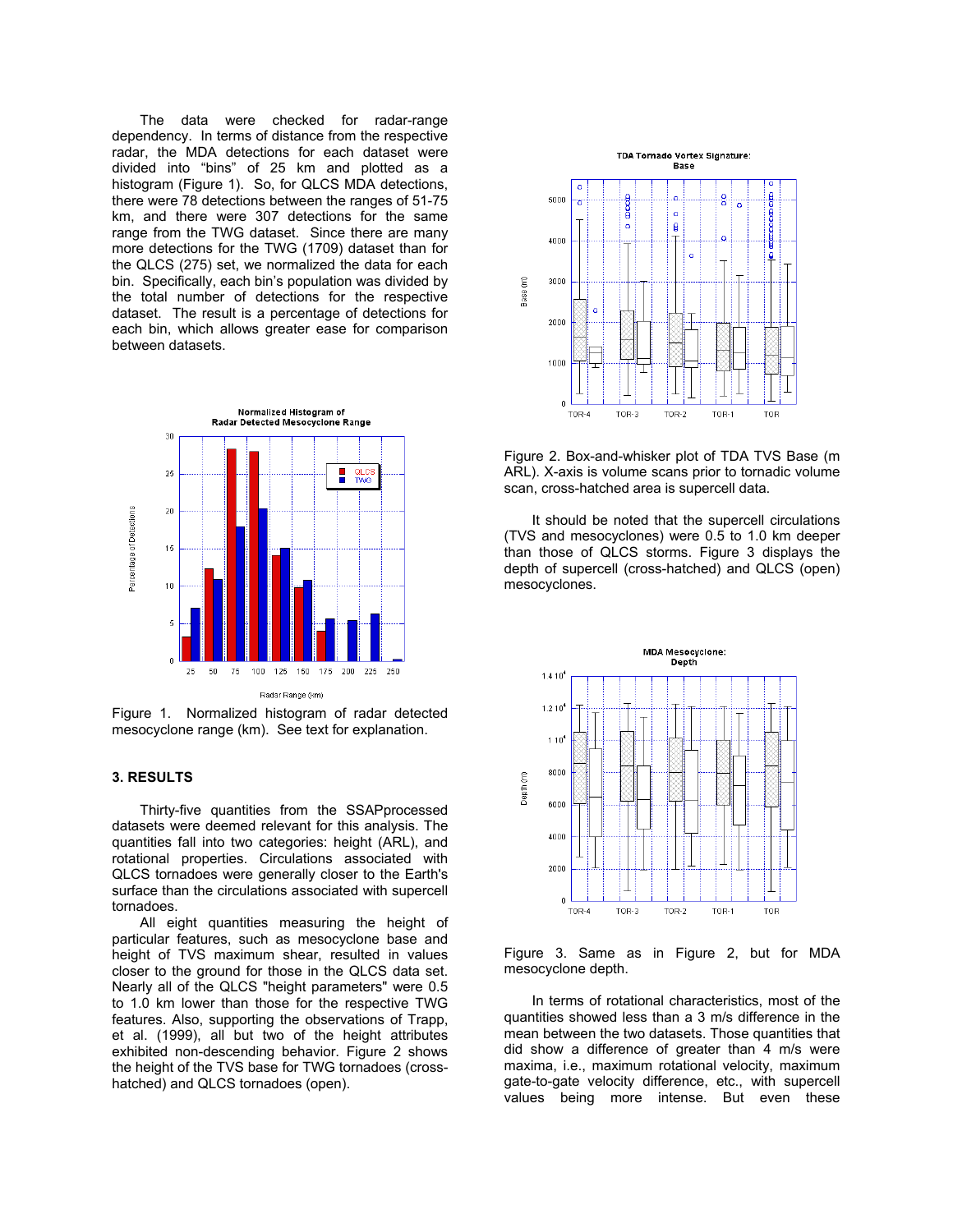differences were no greater than 10 m/s. In one exception, we did observe (Fig. 4) that QLCS TVSs exhibited greater gate-to-gate velocity differences preceding the onset of tornadoes. All other measures of rotation resulted in greater values for supercell storms.

One notable quantity that does not fall into the height or rotation categories is convergence. Here we find the mean mesocyclone low-level convergence preceding tornadogenesis is also larger in QLCSs than in supercells (Fig. 5). Midlevel convergence displayed a similar trend (QLCS greater than supercell), however the difference between the two parent storm types was not as great



Figure 4. Mean TVS low-level gate-to-gate velocity difference. X-axis is the same as Fig. 2. Crosses are supercell data, diamonds are QLCS.



Figure 5. Same as in Figure 4, but for mean mesocyclone low-level convergence.

Finally, we examined the number of volume scans between the first MDA detection and the volume scan in which the tornado occurred. Since all the data were obtain using Volume Coverage Pattern 11 or 21, each volume scan, on average, takes approximately 5 to 6 minutes to complete. The QLCS data and a subset of the TWG data were compared to investigate the possible difference in lead time. The QLCS data set consists of MDA detections that were

analyzed from the formation of the circulation to its demise. A subset of the TWG data were analyzed in the same way in order to accurately compare it to the QLCS dataset. The results show that TWG cases had, on average, 6.5 volume scans between the first MDA detection and the tornadic volume scan. This translates to approximately 33 minutes of lead time. With QLCS tornadoes, there was an average of 3.15 volume scans from the first MDA detection to the tornadic volume scan, resulting in slightly over 15 minutes of lead time.

## **4. CONCLUSIONS**

We have quantified the radar characteristics of 69 QLCS-spawned tornadoes. In comparison to supercell-spawned tornadoes, tornadic QLCS circulations (TVSs and mesocyclones) tended to be shallower and lower to the ground prior to tornadogenesis. Low-level convergence within the diagnosed mesocyclones tended to be larger in QLCSs preceding tornadogenesis than in supercells. Finally, the rotational characteristics of tornadic QLCS circulations were generally the same as those of tornadic supercell circulations, with the exception of gate-to-gate velocity difference, which was larger in QLCS TVSs prior to tornadogenesis. Finally, MDA mesocyclones associated with QLCS tornadoes provide less lead time than those associated with the TWG dataset.

### **5. ACKNOWLEDGEMENTS**

Partial funding for this research was provided under the NOAA-OU Cooperative Agreement #NA17RJ1227<br>and National Science Foundation Grant Foundation Grant NSFATM0100016.

### **6. REFERENCES**

- Crum, Timothy D., Alberty, Ron L., 1993: The WSR-88D and the WSR-88D Operational Support Facility. *Bull. Amer. Meteor. Soc.* Vol. 74, No. 9, pp. 1669–1688.
- Lakshmanan, V., 2002: WDSSII: an extensible, multisource meteorological algorithm development interface. *Preprints, 21st Conf. on Severe Local Storms*, San Antonio, TX, Amer. Meteor. Soc., 134-137.
- Mitchell, E. DeWayne, Vasiloff, Steven V., Stumpf, Gregory J., Witt, Arthur, Eilts, Michael D., Johnson, J. T., Thomas, Kevin W., 1998: The National Severe Storms Laboratory Tornado Detection Algorithm. *Wea. Forecasting*: Vol. 13, No. 2, pp. 352–366. Stumpf, Gregory J., Witt, Arthur, Mitchell, E. DeWayne, Spencer, Phillip L., Johnson, J. T., Eilts, Michael D., Thomas, Kevin W., Burgess, Donald W., 1998: The National Severe Storms Laboratory Mesocyclone Detection Algorithm for the WSR-88D\*. *Wea. and Forecasting*: Vol. 13, No. 2, pp. 304–326.